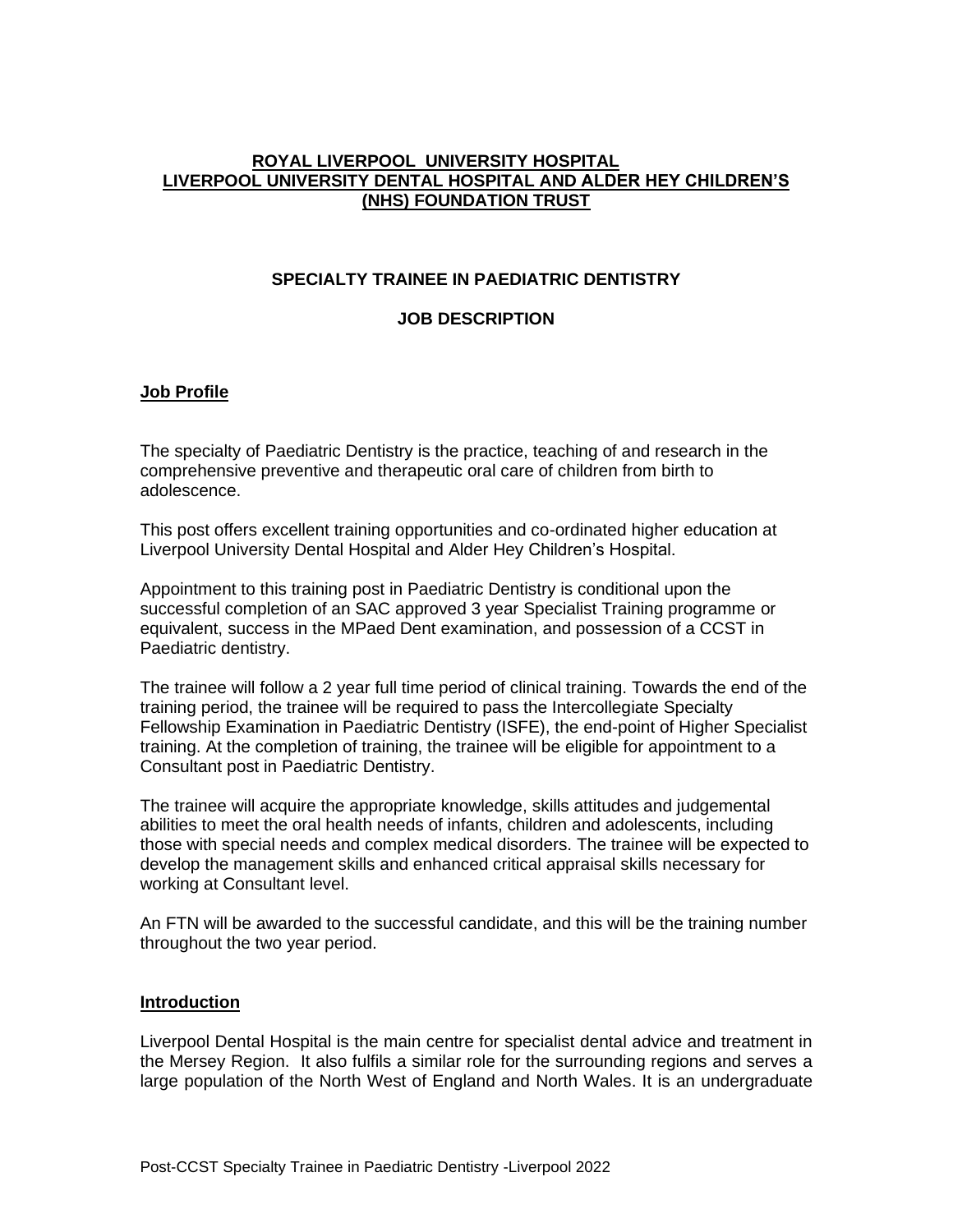teaching school and provides excellent postgraduate training. There are strong links with the University of Liverpool and the Medical School.

Alder Hey Children's Hospital is a centre of excellence in paediatric surgical and medical care and receives referrals from throughout the U.K.

#### **Entry Requirements**

The Specialty Trainee will be appointed through National Recruitment for Paediatric **Dentistry** 

Candidates must hold a registerable dental degree (B.D.S. or equivalent) and must be eligible for full registration with the GDC. The applicant must also have a Membership in Paeditaric dentistry

Applicants will be expected to provide evidence of their competence to communicate in English.

#### **GENERAL INFORMATION ABOUT THE AREA**

The City of Liverpool provides an exciting social, cultural, historical and environmental milieu. The city centre has an excellent shopping centre, a great variety of restaurants, clubs, pubs and bars, and, of course, lies close to the River Mersey with its historic docks. Liverpool boasts excellent art galleries and museums (including The Walker Art Gallery and The Tate in the North), theatres, cinemas, and the renowned Philharmonic Hall, home to the Royal Liverpool Philharmonic Orchestra. Liverpool is the home of The Beatles, and the Liverpool Institute of Performing Arts associated with Sir Paul McCartney.

It has two exceptional cathedrals facing each other along Hope Street, two famous football teams (Everton and Liverpool), and two tunnels beneath the river. Architecturally, Liverpool is a fascinating city with a wide variety of types of buildings, public squares and civic parks. Liverpudlians have a well-deserved reputation for friendliness, a great sense of humour, and a capacity for enjoying themselves.

Liverpool was awarded the European City of Culture 2008 and has attracted a lot of European financial support to develop the city infrastructure.

Two airports are within easy reach, Liverpool John Lennon and Manchester International Airport. There are excellent train services and motorway links to all parts of the country, with easy access to the National Parks of North Wales, the Peak District and the Lake District, as well as to both the Lancashire and North Wales coasts.

See Website: [www.liv.ac.uk,](http://www.liv.ac.uk/) then<http://www.liv.ac.uk/about/city/>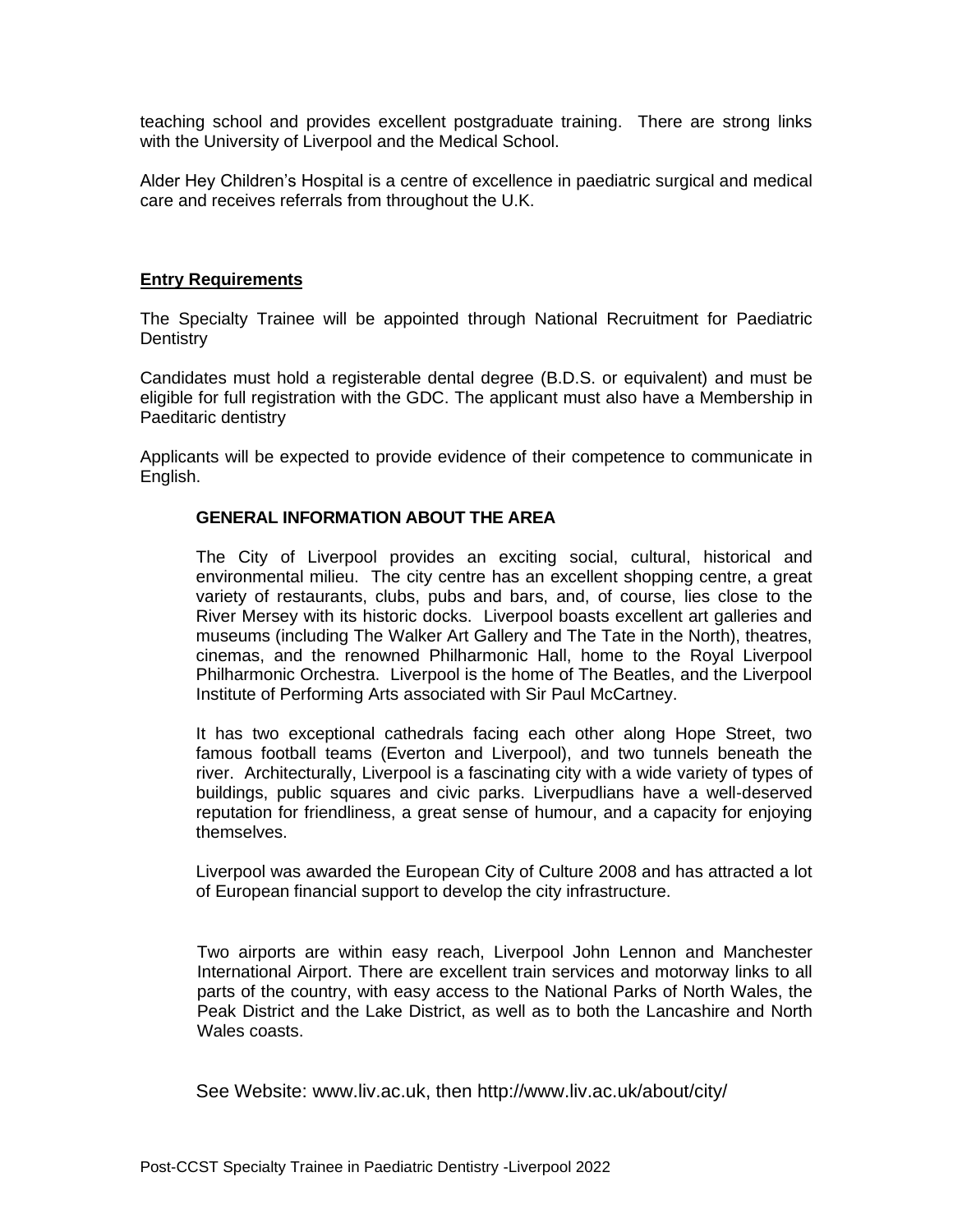## **THE HOSPITALS / DEPARTMENTS**

## **Royal Liverpool and Broadgreen University Hospital NHS Trust (RLBUHT)**

The Royal Liverpool University Hospital was opened in 1978 and became a selfgoverning Trust within the NHS in April 1991. It subsequently amalgamated with Broadgreen Hospital NHS Trust to form the Royal Liverpool and Broadgreen University Hospitals Trust (RLBUHT) in 1995.

Most medical and surgical specialties are represented within the Trust. Many of the departments offer a service for tertiary referral from within and outside the region. It is the main teaching hospital in the region for the University of Liverpool and is adjacent to the University Campus. The Clinical Academic Departments of the Faculty of Medicine are situated within the Trust.

### **Liverpool University Dental Hospital**

Liverpool University Dental Hospital (LUDH) is an integral part of the RLBUHT and forms one of the clinical directorates of the Trust. Located on the main teaching hospital campus alongside the Royal Liverpool University Hospital, Liverpool University Dental Hospital (LUDH) occupies a self-contained modern building on Pembroke Place, originally constructed in the late 1960s. It has undergone a series of major refurbishments in recent years that have significantly extended and upgraded its surgeries, teaching clinics, patient waiting areas and, most recently the Oral Surgery Department in summer 2013.

The Liverpool University Dental Hospital (LUDH) provides a regional service to the inhabitants of Merseyside covering the full range of dental specialties, including oral surgery, oral medicine, paediatric, restorative, orthodontics and special care dentistry. There is an Oral Diagnosis Department which accepts limited numbers of walk-in patients for teaching purposes and operating facilities for day case patients requiring treatment under general anaesthesia or intravenous sedation. The Hospital has approximately 160 dental units, including six 20-unit teaching clinics, consultation and teaching suites for all the dental specialties and its own dental technical laboratories.

There are approximately 60,000 outpatient attendances per year, plus 9,000 selfreferrals through the Oral Diagnosis department.

Specialist departments include Restorative Dentistry, Paediatric Dentistry, Orthodontics, Special Care Dentistry and Oral Medicine and a Consultant-led Dental Sedation Unit.

There are strong links with the Regional Maxillofacial Unit (MFU) at Aintree Hospitals Trust, a leading centre nationally for the treatment of oral cancer, and a number of consultants from the MFU have sessions in the Dental Hospital.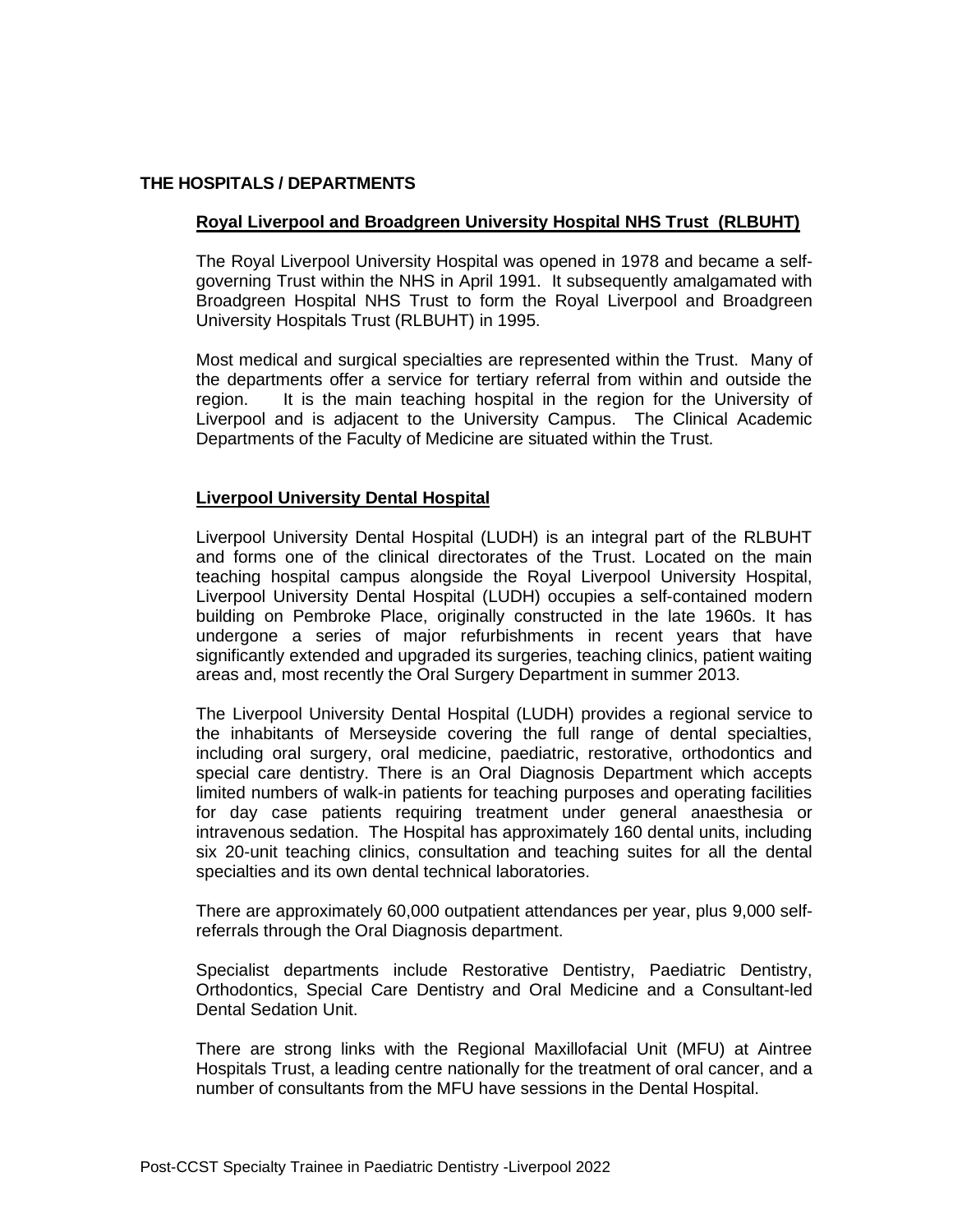### **School of Dentistry**

The School of Dentistry is a School within the Institute of Clinical Sciences in the Faculty of Health and Life Sciences. The Dean is Professor Vince Bissell. The School structure is currently undergoing some reorganisation and three Vice-Deans have recently been appointed to assist the Dean in the areas of: Learning and Scholarship, Student Experience, and, Research and Postgraduate Studies.

The Dental School has over 30 full-time academic staff supported by 40 part-time academic staff with many honorary appointments held by hospital staff. Within the Faculty, the School of Dentistry is represented on the Faculty Management Team and the ICS Senior Management Team.

The School has its own Board of Studies and Curriculum Board which report to the Faculty of Health and Life Sciences for curricula matters. Strong links exist between the School of Dentistry and Dental Hospital. The Clinical Director of the Dental Hospital is Mrs Avril Macpherson.

The School has an annual intake of 72 undergraduates onto the BDS programme, including 15 on the 4-Year Graduate Entry pathway for candidates with appropriate prior biomedical degrees. As from 2019-2020 there will be a new curriculum consisting of a core training pathway for both BSc in Dental Therapy and BDS dental students. This will consist of 3 years core training followed by 2 further years of training for the dental BDS students.

The school runs a successful professional doctorate postgraduate programme in four pathways (Endodontics, Orthodontics, Paediatric Dentistry and Special Care Dentistry).

#### **Paediatric Dentistry, Liverpool University Dental Hospital**

This department is responsible for both the routine dental care of children and also specialist Paediatric dental services. The clinic space is shared with Orthodontics and has undergone major refurbishment work a few years ago. The Paediatric Dental department consists of 10 dental chairs and one side surgery. Inhalation sedation and intravenous sedation is undertaken in the sedation suite, which consists of three dental units. There is also an equipped endodontic unit with a Dental microscope and advanced endodontic equipment's to facilitate endodontic treatment in children.

There are three consultants in Paediatric Dentistry, with one who shares their time between Alder Hey and the Dental Hospital. There are strong links with the Dental department and Alder Hey in medical and surgical specialties.There is a close working relationship with other dental specialties within the Dental Hospital.

The website for the Department can be found at [http://www.liv.ac.uk/dentistry/.](http://www.liv.ac.uk/dentistry/)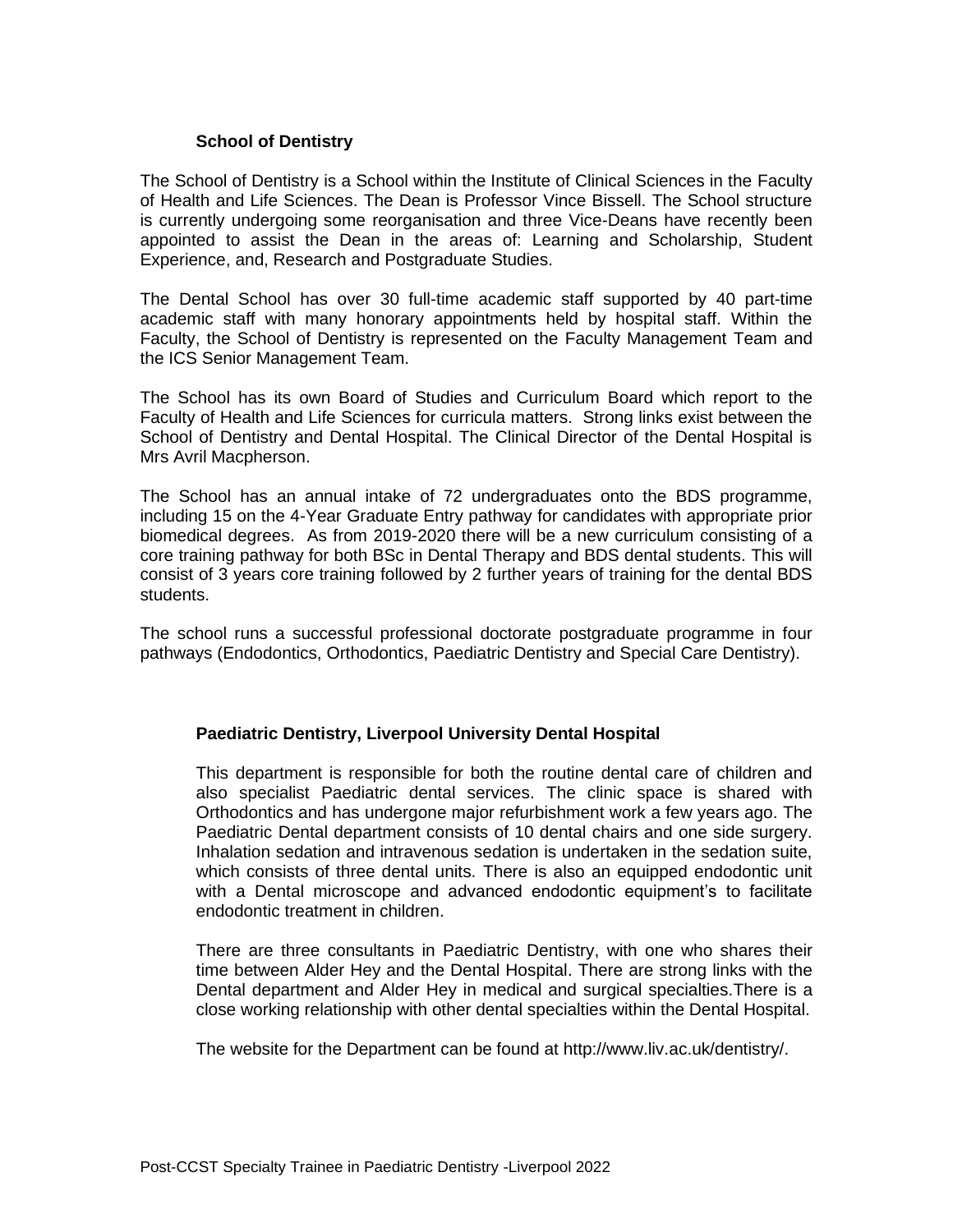## **Alder Hey Children's NHS Foundation Trust**

The Royal Liverpool Children's Hospital, Alder Hey (AHH) was founded in 1914 and, is regarded as the largest children's hospital in Western Europe. The hospital is the birthplace of modern paediatric anaesthesia. The hospital is one of the few with a University Institute of Child Health. There are 20 specialist services, which include bone marrow transplant, burns, cleft lip and palate, cancer, renal replacement and spinal injuries. The supra-regional services include cardiology and craniofacial surgery.

The first paediatric intensive care consultant in the UK was appointed to the Royal Liverpool Children's Hospital. Royal patronage was granted in l985 and Alder Hey became a first wave Trust in l991. More recently, the Trust has become involved in the National Booked Admissions Pilot Programme. This Trust is a major community provider of health care, operating on 38 different sites, providing a wide range of community childcare health services, as well as collaborative services with Social Services.

The Trust has a first class reputation for saving the lives of sick children and a proud history of medical achievement and clinical innovation. It is an international centre of excellence, treating more than 200,000 children a year from a wide catchment area including North Wales, Shropshire and the Isle of Man. As well as being a tertiary referral hospital for many conditions, with paediatric specialists for most areas in children's medicine, it also provides the general paediatric service and clinics for the locality.

The Hospital is sited, since 2015, in a state-of-the-art 270-bed hospital – 'Alder Hey Children's Health Park', in the adjacent Springfield Park. The hospital has been designed with the input of children to be a child-friendly environment, as well as being an exciting and functional design. All the outpatient and inpatient departments within the organisation have been designed bespoke to the needs of the patients that attend that particular department, in all occasions by a dedicated Health Park Team and Alder Hey staff in order to offer our patients and staff the best experience possible in our Hospital.

## **Paediatric Dental Department**

The Trust has a Paediatric Dental Department which encompasses the specialities of Oral and Maxillofacial Surgery, Orthodontics and Paediatric Dentistry. In addition, the department forms the main base for the Regional Cleft Palate Unit.

New patient referrals are seen through Consultation clinics. The department is responsible for both the routine dental care of children and also specialist paediatric dental services. A wide range of compromised patients are seen from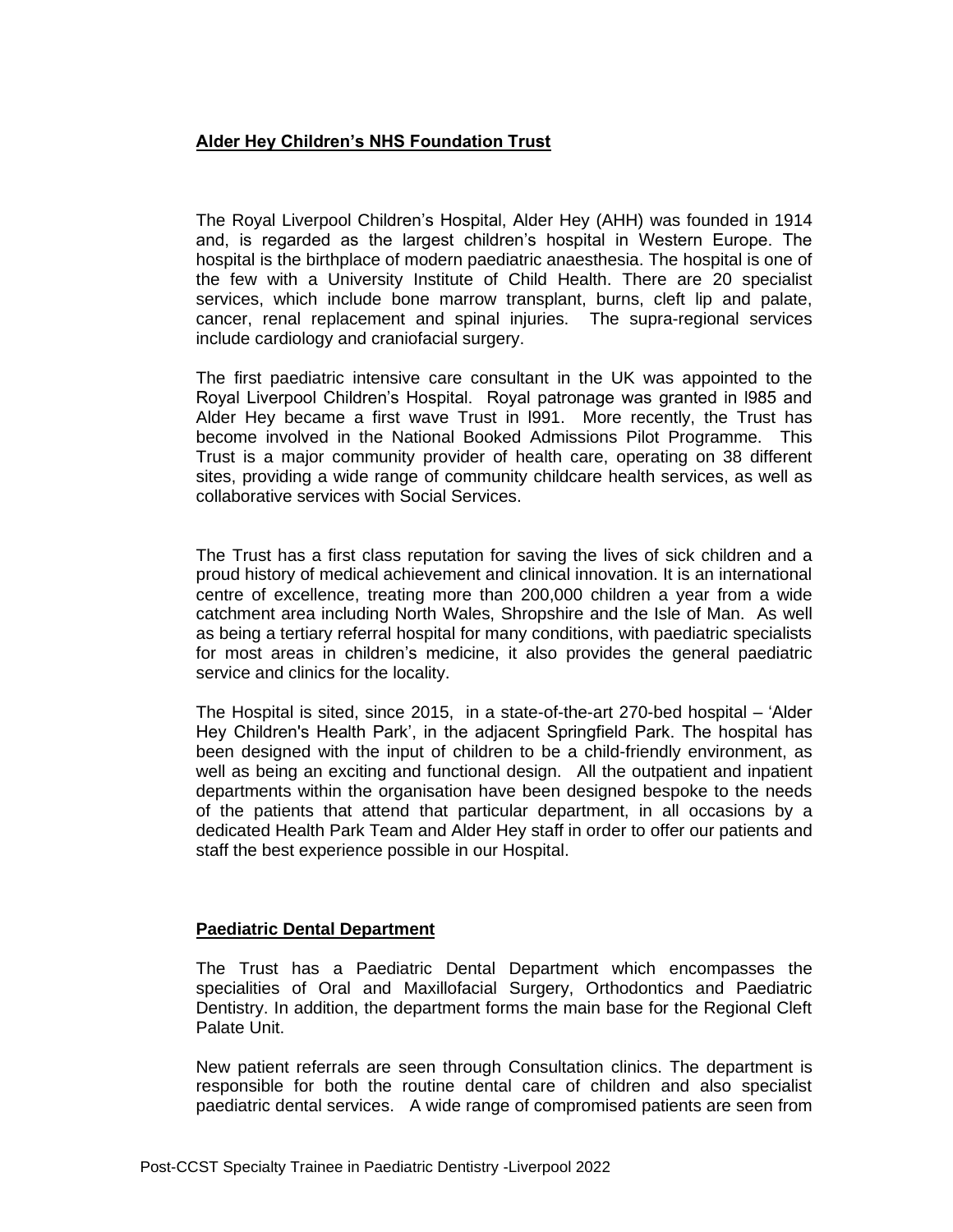those with special needs to those with medical and physical disabilities. There are facilities to provide dental treatment for these children under local anaesthetic with or without sedation, and also under general anaesthetic.

In the past year there have been over 4100 attendances with 1100 being new patients.

# **Duties of the Post**

Clinical and administrative sessions will be timetabled in the Paediatric Dental Department in LUDH and Alder Hey Children's Hospital (AHH).

1. The trainee will carry out such clinical tasks assigned to them by the Senior Staff. These will include:

- a) Treatment of inpatient and out- patients who are medically compromised children, those with learning difficulties and those with special care requirements.
- b) Participate on multidisciplinary team clinics and planning and working closely with other dental specialties - Orthodontics, Cleft Lip and Palate and Oral and Maxillofacial Surgery, Oral medicine and Restorative Dentistry.
- c) Treatment sessions at AHH will be provided under general anaesthesia for children who, because of their physical, medical, mental or emotional condition, are unable to accept conventional comprehensive treatment.
- d) Management of theatre waiting lists and liaison with Admin staff to ensure appropriate prioritisation and planning of GA lists.
- 2. Support, train and give advice and assist the junior dental staff in training.

3. The successful candidate will be awarded an honorary teaching contract with the University of Liverpool and be expected to participate in the teaching of undergraduate and postgraduate dental students in the Dental Hospital.

4. Full participation in Clinical Governance and Clinical Audit is mandatory. The trainee will be expected to assume a lead role in Clinical Audit and to co-ordinate Departmental meetings.

# **Study and training**

- 1. The post is recognised by the HEE NW and Specialist Advisory Committee in Paediatric Dentistry as providing suitable advanced training in the specialty.
- 2. The successful candidate will have ample opportunity and every encouragement to build on the knowledge, skills and abilities already gained through NTN training.
- 3. Opportunities exist to gain special experience in:
	- a. IV Sedation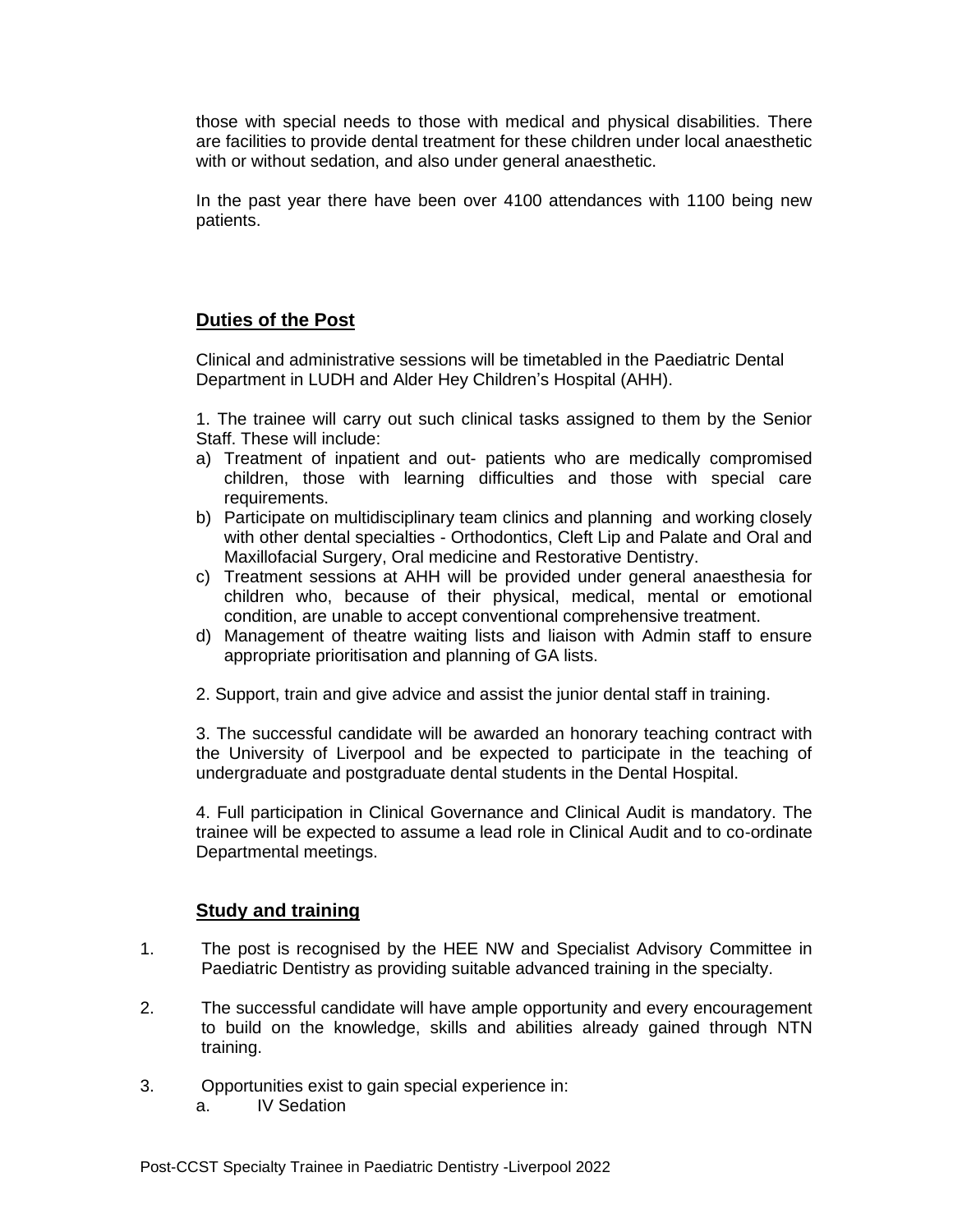- b. Complex Dental Trauma management
- c. Comprehensive management of children with complex medical conditions
- d. Paediatric Oral Surgery / Oral medicine
- e. Multidisciplinary management of dental anomalies / hypodontia
- f. Cleft Lip and Palate
- 4. Regular appraisals of progress with an Educational Supervisor will be expected.
- 5. Attendance at appropriate management training courses will be encouraged.
- 6. Participation in the ARCP process is required.
- 7. Completion of the Advanced Competencies for Paediatric Dentistry will be expected. The trainee will be required to demonstrate clinical experience via their clinical logbook.
- 8. Full participation in clinical education seminars with other Specialist Trainees is expected. This may include the delivery of presentations and attendance at appropriate study days and courses.

It is anticipated that the week will be divided as follows:

1 Audit /Teaching

.

- 1 Administration/Study .
- 7 Sessions devoted to the clinical aspects Paediatric Dentistry training.

However, this arrangement is indicative of the role and will be a result of balancing the needs of the Department with those of the individual. For part-time or job-share appointments, timetables will need to be discussed individually.

The list of duties given above is not exhaustive and the post holder may be asked to undertake other duties in line with the grading of the post, as may be required by the Training Programme Director.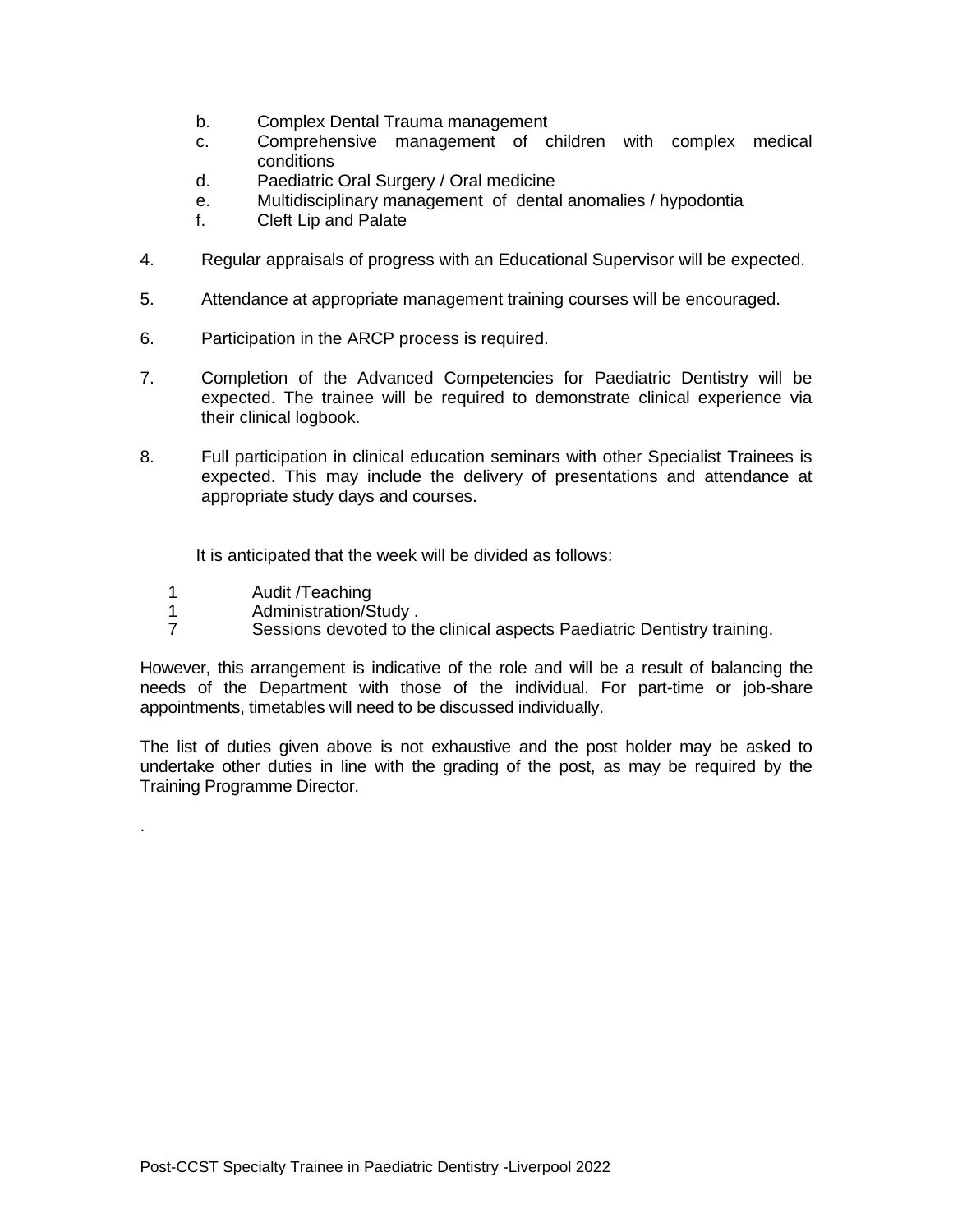## **THE TRAINERS**

The appointee will be responsible through the Training Programme Director, Ms Vidya Srinivasan [Vidya.Srinivasan@mft.nhs.uk]for the satisfactory performance of their duties. Full clinical support for training will be given by consultants within the Department in both Hospitals.

### **SENIOR STAFFING**

## Liverpool University Dental Hospital

| Ms R Adamji     | <b>Consultant in Paediatric Dentistry</b> |  |                                                     |  |  |  |
|-----------------|-------------------------------------------|--|-----------------------------------------------------|--|--|--|
| Prof S Al Badri |                                           |  | Professor/ Honorary Consultant in Paediatric        |  |  |  |
|                 | Dentistry                                 |  |                                                     |  |  |  |
| Ms S Lee        | <b>Consultant in Paediatric Dentistry</b> |  |                                                     |  |  |  |
| Dr L Gartshore  | Dentistry                                 |  | Senior Lecturer / Honorary consultant in Paediatric |  |  |  |

Alder Hey Children's Hospital

| Miss S Lee     | Consultant and clinical lead |                                |                                              |  |  |  |  |
|----------------|------------------------------|--------------------------------|----------------------------------------------|--|--|--|--|
| Miss J May     |                              | Consultant (Cleft service P/T) |                                              |  |  |  |  |
| Prof S AlBadri | Dentistry                    |                                | Professor/ Honorary Consultant in Paediatric |  |  |  |  |

#### **Audit**

Monthly meetings are to be arranged within the Department and are attended by all clinical staff. The specialist registrar will be expected to organise and minute the Departmental Audit meetings.

#### **Journal Club**

Journal Club meetings are held in the Department. The specialist registrar and lecturer will share the responsibility for arranging these meetings.